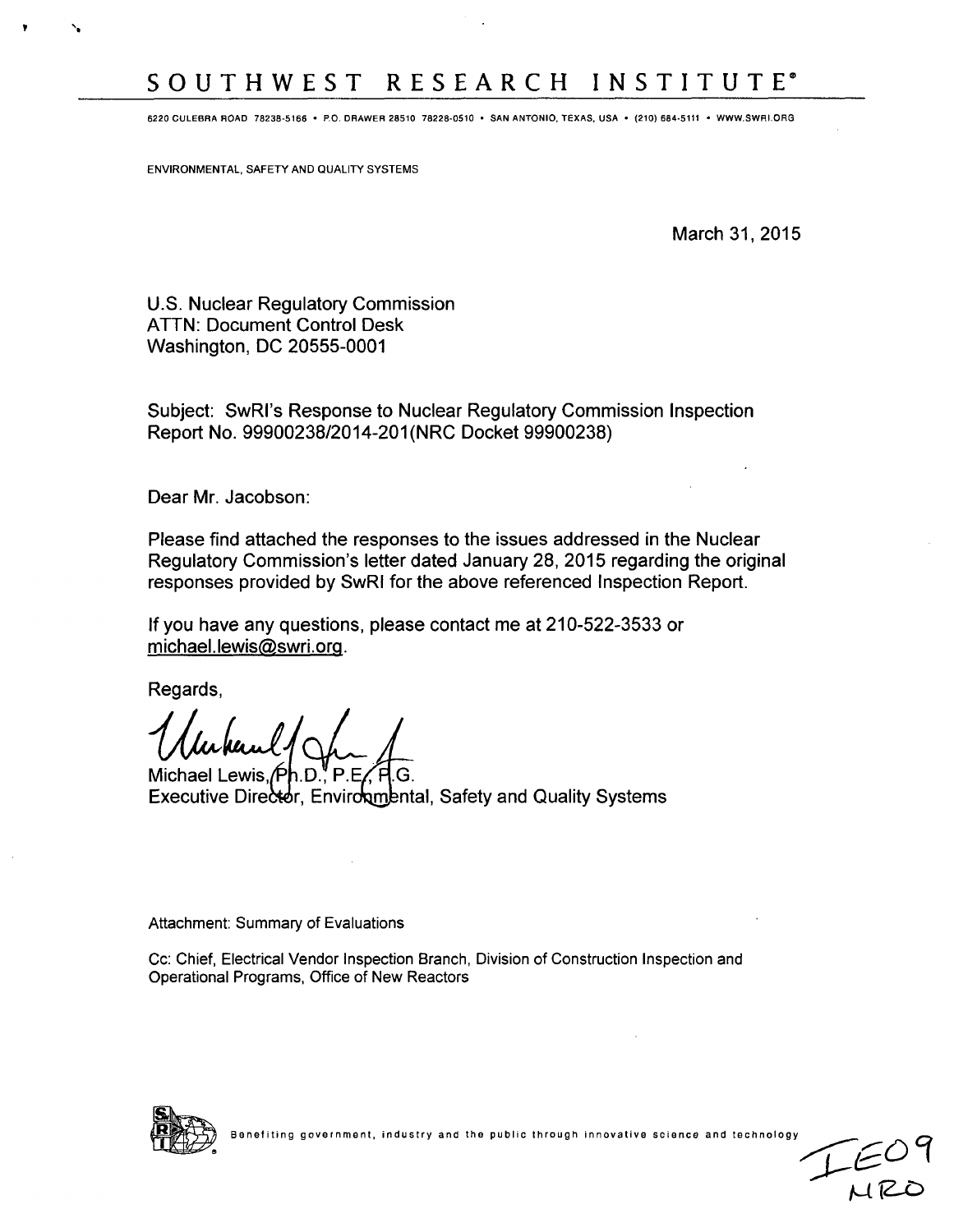Reply to letter dated January **28, 2015** regarding Inspection Report No. **99900238/2014-201.**

**A** summary of the evaluations performed to ensure that previously completed work conformed to the purchase requirements is provided below.

#### Nonconformance **99900238/2014-201-01**

### Example **1**

**All** of the irradiation reports issued **by** SwRl since October 2012 were reviewed to determine **1) if** the minimum assured dose was achieved and 2) **If** multiple items were involved, that each item received an appropriate dose.

- **1)** The estimated total propagated uncertainty **(TPU)** was calculated using dosimeter measurement uncertainty, taking into account possible temperature uncertainties and positional/geometry uncertainties which included beam non-uniformity. The **TPU** was determined as the geometric mean of all the uncertainties. Temperature uncertainties were determined experimentally to be one sided (i.e. the temperature of the ion chamber always rises in the radiation field). This leads to a under estimation of the actual radiation field, however the error was propagated as if it was two sided. The positional/geometry error was determined from the Relative Standard Deviation (RSD) of the measurements taken, multiplied **by** a correction factor to account for the number and spacing of points taken for measurement. No reports were determined to be out of compliance.
- 2) For multiple items, an estimation of the actual positional dose rate was obtained for each item or area. The RSD of the scatter of each items dose rate was determined and this value was introduced into the **TPU** equation substituting for the dose uniformity term in **1.** The calculated **TPU** was then compared to the margin added. **All** multiple item irradiations passed this test.

Based on this evaluation SwRI believes that previously reported work conformed and is valid asreported.

# Example 2

The Structural Engineering Department reviewed the nuclear safety-related projects relating to seismic testing that were performed in the laboratory during the past three years. In all cases the client specifically requested and was quoted for biaxial testing. For all tests the client provided site-specific seismic profiles that were already tailored for biaxial seismic testing. For these reasons, SwRl believes that the nuclear safety-related seismic testing reviewed is valid as-reported.

# Nonconformance **99900238/2014-201-02**

#### Example **1**

Upon close inspection of the dosimetry equipment, it was discovered that both of older dosimetry systems had been specially modified **by** the factory sometime in the 1990's. One of the systems was